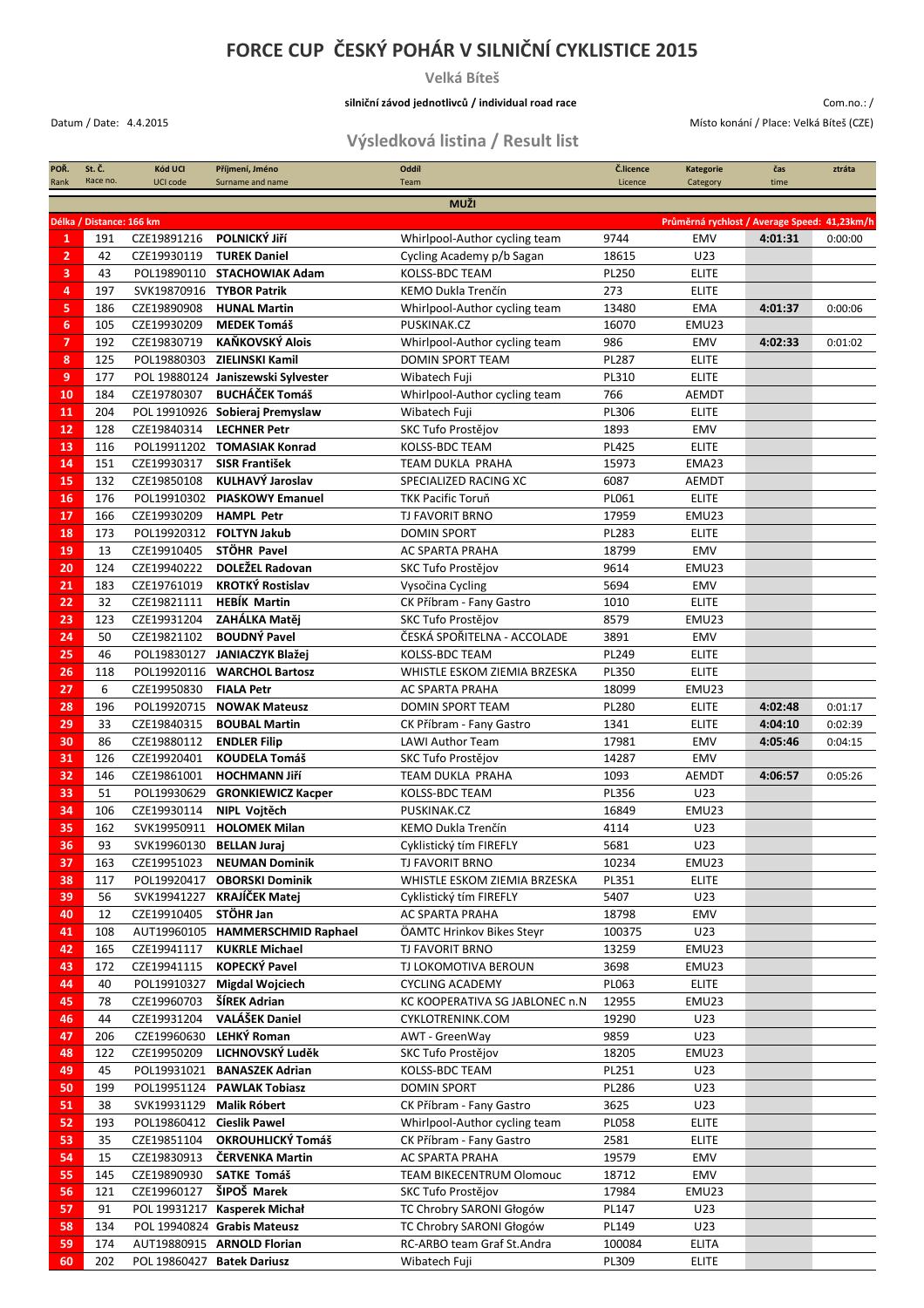| 61 | 112          | CZE19920501 LASÁK Matěj  |                                                  | <b>MAX CURSOR</b>                                       | 15554        | <b>ELITE</b> |            |  |
|----|--------------|--------------------------|--------------------------------------------------|---------------------------------------------------------|--------------|--------------|------------|--|
| 62 | 209          |                          | POL 19810426 Morajko Jacek                       | Wibatech Fuji                                           | PL308        | <b>ELITE</b> |            |  |
| 63 | 187          | CZE19920611              | DVORSKÝ David                                    | Whirlpool-Author cycling team                           | 18304        | EMA          |            |  |
| 64 | 198          |                          | SVK19890731 Mahd'ar Martin                       | KEMO Dukla Trenčín                                      | 3508         | <b>ELITE</b> |            |  |
| 65 | 102          |                          | AUT19960323 GRUBER Thomas                        | AMPLATZ-BMC                                             | 100008       | U23          |            |  |
| 66 | 84           |                          | CZE19750411 ZAHRÁDKA Petr                        | LAWI Author Team                                        | 16390        | EMV          |            |  |
| 67 | 79           | POL19830218 DETKO Artur  |                                                  | DOMIN SPORT TEAM                                        | PL285        | <b>ELITE</b> |            |  |
| 68 | 169          |                          | CZE19950713 SEKANINA Adam                        | TJ FAVORIT BRNO                                         | 8606         | EMU23        |            |  |
| 69 | 167          | CZE19930823              | <b>CHLUPÁČ Dominik</b>                           | TJ FAVORIT BRNO                                         | 6587         | EMU23        |            |  |
| 70 | 114          |                          | POL19850718 KOMAR Mateusz                        | WHISTLE ESKOM ZIEMIA BRZESKA                            | <b>PL408</b> | <b>ELITE</b> |            |  |
| 71 | 49           |                          | CZE19840605 ULMAN Matouš                         | ČESKÁ SPOŘITELNA - ACCOLADE                             | 16100        | EMV          |            |  |
| 72 | 70           | CZE19901107              | <b>BUKSA Dominik</b>                             | <b>FUTURE CYCLING TEAM</b>                              | 13417        | EMV          |            |  |
| 73 | 41           |                          | POL19950402 Talaga Patryk                        | <b>CYCLING ACADEMY</b>                                  | PL062        | U23          |            |  |
| 74 | 194          |                          | AUT19831002 GAUBITZER Michael                    | ARBÖ Duratec - SKR                                      | 100680       | <b>ELITE</b> |            |  |
| 75 | 208          | CZE 19901207 Cink Ondřej |                                                  | Multivan Merida Biking team rider                       | 17933        | <b>EMA</b>   |            |  |
|    | $\mathbf{1}$ |                          | AUT19861102 WINTER Lukas                         | ARBÖ Denzel Cliff Vien                                  | 100640       | <b>ELITE</b> | <b>DNF</b> |  |
|    | 2            |                          | CZE19900926 TOMEK Josef                          | ARBÖ DENZEL CLIF WIEN                                   | 2291         | <b>ELITE</b> | <b>DNF</b> |  |
|    | 3            |                          | AUT19871121 HÖDLMOSER Rupert                     | ARBÖ DENZEL CLIF WIEN                                   | 100589       | <b>ELITE</b> | <b>DNF</b> |  |
|    | 4            |                          | CZE19900203 ROHEL Břetislav                      | <b>KC HLINSKO</b>                                       | 1856         | <b>ELITE</b> | <b>DNF</b> |  |
|    | 7            |                          | AUT19890515 KLANER Christoph                     | RC-ARBO team Graf St.Andra                              | 100266       | <b>ELITE</b> | <b>DNF</b> |  |
|    | 8            | CZE19930811              | VIKTORIN Václav                                  | <b>AC SPARTA PRAHA</b>                                  | 5352         | EMU23        | <b>DNF</b> |  |
|    | 9            |                          | CZE19961003 HONZÍK Jakub                         | AC SPARTA PRAHA                                         | 8809         | EMU23        | <b>DNF</b> |  |
|    | 10           | CZE19960309              | <b>KOBES Lukáš</b>                               | AC SPARTA PRAHA                                         | 9567         | EMU23        | <b>DNF</b> |  |
|    | 17           | CZE19850514              | NESVEDA Jiří                                     | AC SPARTA PRAHA                                         | 3969         | EMV          | <b>DNF</b> |  |
|    | 18           | CZE19880115              | <b>KOHLBECK Petr</b>                             | AC SPARTA PRAHA                                         | 8871         | EMV          | <b>DNF</b> |  |
|    | 22           | CZE19920106              | <b>BARTÁK Tomáš</b>                              | BICYKL KŘÍŽ TEAM ÚSTÍ n.Labem                           | 3706         | EMV          | <b>DNF</b> |  |
|    | 23           |                          | AUT19841127 DÜRAGER Alexander                    | ARBÖ DENZEL CLIF WIEN                                   | 100568       | <b>ELITE</b> | <b>DNF</b> |  |
|    | 24           |                          | AUT19700601 TENOR Wolfgang                       | ARBÖ DENZEL CLIF WIEN                                   | 100434       | <b>ELITE</b> | <b>DNF</b> |  |
|    | 25           | SVK19941031 Vančo Jakub  |                                                  | CK Banská Bystrica                                      | 6525         | <b>ELITE</b> | <b>DNF</b> |  |
|    | 28           |                          | AUT19961107 FÜHRER Alexander                     | ARBÖ DENZEL CLIF WIEN                                   | 100095       | U23          | <b>DNF</b> |  |
|    | 29           |                          | AUT19960427 KRÄMER Lukas                         | ARBÖ DENZEL CLIF WIEN                                   | 100236       | U23          |            |  |
|    |              |                          | <b>HLAVÁČEK Jan</b>                              |                                                         |              |              | <b>DNF</b> |  |
|    | 30           | CZE19961230              |                                                  | CK Příbram - Fany Gastro                                | 1665<br>9819 | EMU23        | <b>DNF</b> |  |
|    | 31           | CZE19961125              | MODLITBA Vojtěch<br><b>BLAŽEJ David</b>          | CK Příbram - Fany Gastro                                | 9611         | EMU23        | <b>DNF</b> |  |
|    | 36           | CZE19920414              | KULHAVÝ Jan                                      | CK Příbram - Fany Gastro<br>ČESKÁ SPOŘITELNA - ACCOLADE |              | <b>ELITE</b> | <b>DNF</b> |  |
|    | 47           | CZE19960901              |                                                  |                                                         | 19971        | EMU23        | <b>DNF</b> |  |
|    | 48           | CZE19960511              | <b>RAJCHART Jan</b><br>CZE19921023 ZÁLESKÝ Milan | ČESKÁ SPOŘITELNA - ACCOLADE                             | 7437         | EMU23        | <b>DNF</b> |  |
|    | 53           |                          |                                                  | ELEVEN MERCEDES - BENZ MITAS                            | 10477        | EMV          | <b>DNF</b> |  |
|    | 54           | CZE19940409              | POL19891103 TEKLIŇSKI Adrian<br>URBÁŠEK Jan      | KOLSS-BDC TEAM                                          | PL423        | <b>ELITE</b> | <b>DNF</b> |  |
|    | 57           |                          |                                                  | EX 23 SARONI factory team                               | 10724        | EMU23        | <b>DNF</b> |  |
|    | 60           | CZE19960213              | JUREČKA Jiří                                     | EX 23 SARONI factory team                               | 5366         | EMU23        | <b>DNF</b> |  |
|    | 61           | CZE19940505              | TOMÁŠ Michal                                     | EX 23 SARONI factory team                               | 9508         | EMU23        | <b>DNF</b> |  |
|    | 62           | CZE19830515              | <b>ERBEN Libor</b>                               | EX 23 SARONI factory team                               | 12531        | EMV          | <b>DNF</b> |  |
|    | 65           |                          | AUT19930424 MATZNER Stefan                       | Team Baier-Landshut                                     | 100071       | U23          | <b>DNF</b> |  |
|    | 66           |                          | AUT 19950407 MASTALLER Stefan                    | RSV Irschenberg                                         | 100073       | U23          | <b>DNF</b> |  |
|    | 68           | CZE19860219              | <b>HRADIL Jiří</b>                               | FORCE KCK ZLÍN                                          | 12423        | EMV          | <b>DNF</b> |  |
|    | 71           | CZE19940915              | <b>BITTNER Jakub</b>                             | IN - LIFE cycling team                                  | 19591        | EMU23        | <b>DNF</b> |  |
|    | 72           |                          | SVK19930601 VIŠŇOVSKÝ Tomáš                      | PROefekt team                                           | 6048         | U23          | <b>DNF</b> |  |
|    | 74           | CZE19890923              | <b>BŘEZINA Tomáš</b>                             | IN - LIFE cycling team                                  | 20063        | EMV          | <b>DNF</b> |  |
|    | 75           | CZE19901206              | <b>BORÁK Martin</b>                              | IN - LIFE cycling team                                  | 20064        | EMV          | <b>DNF</b> |  |
|    | 76           |                          | SVK19950819 SALÁK Tomáš                          | PROefekt team                                           | 6618         | U23          | <b>DNF</b> |  |
|    | 77           | CZE19961125              | ANDRŠ Jakub                                      | KC KOOPERATIVA SG JABLONEC n.N                          | 12251        | EMU23        | <b>DNF</b> |  |
|    | 80           | ITA19880603              | Zanelli Renzo                                    | KEMO Dukla Trenčín                                      | 579090G      | <b>ELITE</b> | <b>DNF</b> |  |
|    | 82           | CZE19941219              | <b>SCHÜHLER Tomáš</b>                            | <b>KL SPORT MOST</b>                                    | 9123         | EMU23        | <b>DNF</b> |  |
|    | 83           | CZE19960310              | ŠULC Jakub                                       | Kola-bbm.cz                                             | 3358         | EMU23        | <b>DNF</b> |  |
|    | 85           | CZE19780305              | <b>NOVÁK Petr</b>                                | LAWI Author Team                                        | 16924        | EMV          | <b>DNF</b> |  |
|    | 87           | CZE19860814              | NEŽERKA Václav                                   | LAWI Author Team                                        | 20090        | EMV          | <b>DNF</b> |  |
|    | 88           | CZE19870509              | <b>SOMR Michael</b>                              | LAWI Author Team                                        | 20724        | EMV          | <b>DNF</b> |  |
|    | 89           | CZE19791230              | <b>BOUŠKA Jiří</b>                               | LAWI Author Team                                        | 5959         | EMV          | <b>DNF</b> |  |
|    | 90           | CZE19691121 KUDA Pavel   |                                                  | <b>SCS MIRVA</b>                                        | 18113        | <b>ELITE</b> | <b>DNF</b> |  |
|    | 94           | AUS19960511 Lamb Todd    |                                                  | NejlevnějšíPneu Cycilng                                 | 164043       | U23          | <b>DNF</b> |  |
|    | 98           | CZE19850617              | PIVOŇKA Václav                                   | NejlevnějšíPNEU Cycling                                 | 15647        | EMV          | <b>DNF</b> |  |
|    | 103          |                          | SVK19940210 MALOVEC Luboš                        | <b>CYCLING ACADEMY TEAM</b>                             | 4945         | U23          | <b>DNF</b> |  |
|    | 109          |                          | AUT19900128 HOPFGARTNER Paul                     | ÖAMTC Hrinkov Bikes Steyr                               | 100296       | <b>ELITE</b> | <b>DNF</b> |  |
|    | 110          |                          | CZE19750315 HORÁK Lukáš                          | PUSKINAK.CZ                                             | 18790        | EMV          | <b>DNF</b> |  |
|    | 113          | CZE19920508              | MITAS Lukáš                                      | PUSKINAK.CZ                                             | 7282         | EMV          | <b>DNF</b> |  |
|    | 131          | SVK19940206 LAJCHA Juraj |                                                  | SLAVIA TRENČÍN                                          | 5468         | U23          | <b>DNF</b> |  |
|    | 135          | POL 19940822 Najs Jakub  |                                                  | TC Chrobry SARONI Głogów                                | PL148        | U23          | <b>DNF</b> |  |
|    | 140          | CZE19941004              | <b>MINKA Jakub</b>                               | Symbio+Cannondale                                       | 12463        | EMU23        | <b>DNF</b> |  |
|    | 141          |                          | POL19900516 ZIULEK Michal                        | WHISTLE ESKOM ZIEMIA BRZESKA                            | PL347        | <b>ELITE</b> | <b>DNF</b> |  |
|    | 142          | SVK19960815 Vančo Filip  |                                                  | AŠK INTER BRATISLAVA                                    | 7041         | U23          | <b>DNF</b> |  |
|    | 149          | CZE19950805              | <b>PIETRULA Nicolas</b>                          | TEAM DUKLA PRAHA                                        | 14517        | EMA23        | <b>DNF</b> |  |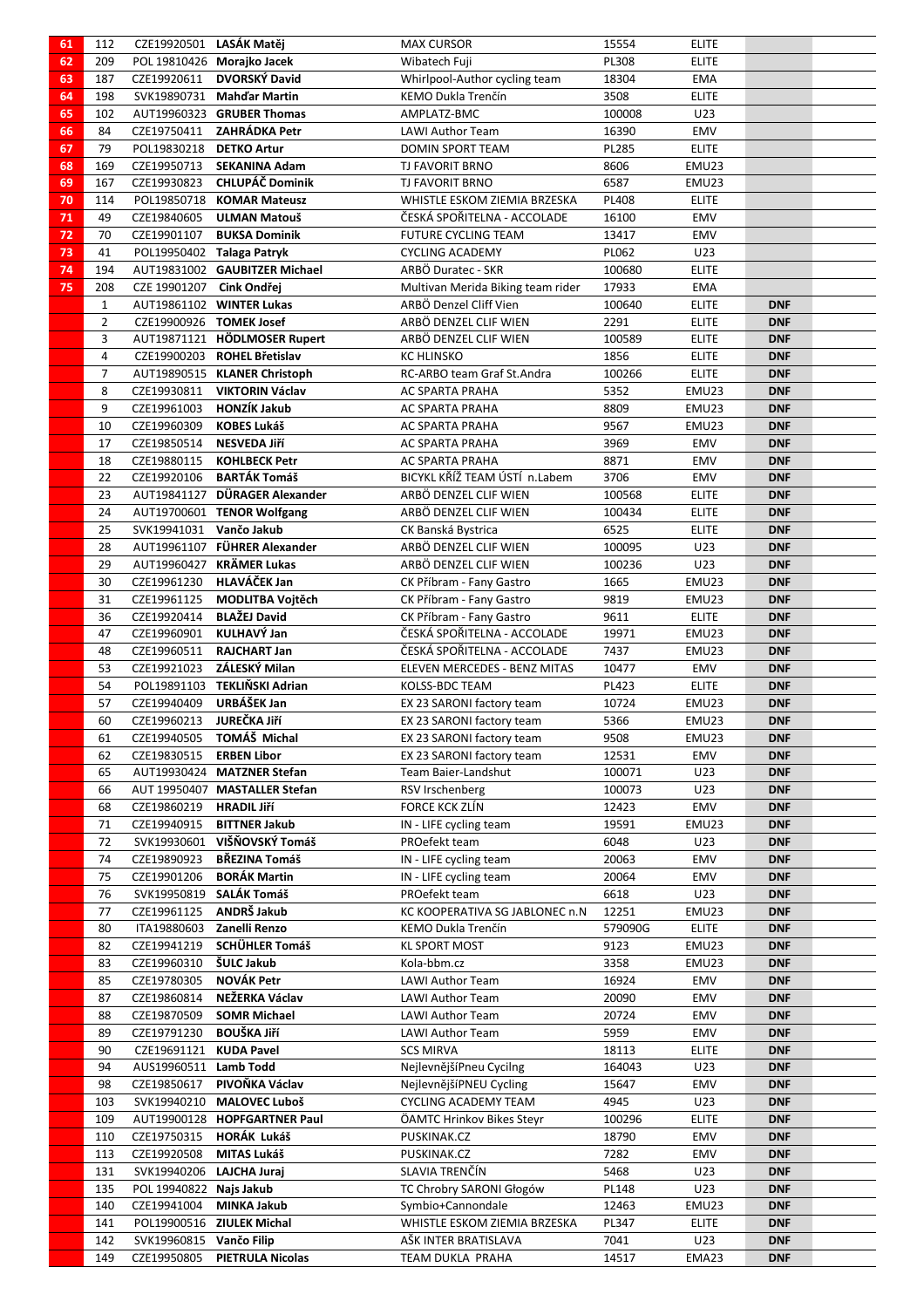| 150 |                           | CZE19951016 ADÁMEK Šimon          | TEAM DUKLA PRAHA              | 15733        | EMA23         | <b>DNF</b> |  |
|-----|---------------------------|-----------------------------------|-------------------------------|--------------|---------------|------------|--|
| 155 |                           | POL 19950106 Klukoszowski Piot    | TC Chrobry SARONI Głogów      | PL152        | U23           | <b>DNF</b> |  |
| 158 | CZE19941024 LANT Antonín  |                                   | <b>TEAM FORMAN CINELLI</b>    | 13717        | EMU23         | <b>DNF</b> |  |
| 160 |                           | CZE19950920 HRACHOVINA Eduard     | <b>TEAM FORMAN CINELLI</b>    | 17408        | EMU23         | <b>DNF</b> |  |
| 161 | CZE19930710 FIERLA Ondřej |                                   | <b>TEAM FORMAN CINELLI</b>    | 18360        | EMU23         | <b>DNF</b> |  |
|     |                           |                                   |                               |              |               |            |  |
| 171 | CZE19961128               | <b>PLIML Martin</b>               | TJ LOKOMOTIVA BEROUN          | 12149        | EMU23         | <b>DNF</b> |  |
| 178 | AUT19920827 Lang Philipp  |                                   | <b>TEAM Duratec - SKR</b>     | 100833       | ELITE "A"     | <b>DNF</b> |  |
| 179 | AUT19741028 Pospisil Jan  |                                   | ARBÖ Duratec - SKR            | 100328       | ELITE "A"     | <b>DNF</b> |  |
| 181 | CZE19961210               | <b>VIRGL Jiří</b>                 | Vysočina Cycling              | 19326        | EMU23         | <b>DNF</b> |  |
| 185 | CZE19940803               | <b>KALOJÍROS Tomáš</b>            | Whirlpool-Author cycling team | 13230        | EMA23         | <b>DNF</b> |  |
| 189 | CZE19960606               | KOVÁŘ Jan                         | Whirlpool-Author cycling team | 12418        | EMU23         | <b>DNF</b> |  |
| 195 |                           | AUT19871222 OCHSENHOFER Peter     |                               | 0            |               | <b>DNF</b> |  |
| 200 | SVK19940630 DAŠKO Mário   |                                   | <b>CYCLING AKADEMY TEAM</b>   | 4325         | U23           | <b>DNF</b> |  |
| 201 |                           | SVK19950103 MIČUDA Simon          | Cyklistický tím FIREFLY       | 4324         | U23           | <b>DNF</b> |  |
| 205 | CZE19901230               | NOVÁK Jakub                       | AWT - GreenWay                | 17820        | <b>ELITE</b>  | <b>DNF</b> |  |
|     |                           | CZE19960724 BECHYNĚ Matěj         |                               | 14315        | U23           |            |  |
| 207 |                           |                                   | AWT - GreenWay                |              |               | <b>DNF</b> |  |
| 5   | CZE19951213               | <b>MALÁN Petr</b>                 | AC SPARTA PRAHA               | 14355        | EMU23         | <b>DNF</b> |  |
| 11  | CZE19900925               | <b>HOLUB Tomáš</b>                | AC SPARTA PRAHA               | 18471        | EMV           | <b>DNF</b> |  |
| 14  | CZE19910526               | <b>DLASK Jindřich</b>             | AC SPARTA PRAHA               | 19211        | EMV           | <b>DNF</b> |  |
| 21  |                           | AUT19950615 REDTENBACHER Paul     | AMPLATZ-BMC cont.team         | 100003       | U23           | <b>DNF</b> |  |
| 26  |                           | SVK19961022 Strmiska Andrej       | Cyklistický tím FIREFLY       | 6009         | <b>JUNIOR</b> | <b>DNF</b> |  |
| 27  |                           | AUT19931010 KONCZER Michael       | ARBÖ DENZEL CLIF WIEN         | 100629       | <b>ELITE</b>  | <b>DNF</b> |  |
| 34  | CZE19920202               | SMOLA Lukáš                       | CK Příbram - Fany Gastro      | 17476        | <b>ELITE</b>  | <b>DNF</b> |  |
| 37  |                           | POL19950422 Kasperkiewicz Maciej  | CK Příbram - Fany Gastro      | PL047        | U23           | <b>DNF</b> |  |
| 39  |                           | SVK19770411 KOVÁČ Maroš           | KEMO Dukla Trenčín            | 12           | <b>ELITE</b>  | <b>DNF</b> |  |
|     |                           |                                   |                               |              |               |            |  |
| 52  | CZE19960509               | PRENĚK Ondřej                     | ELEVEN MERCEDES - BENZ MITAS  | 19279        | EMU23         | <b>DNF</b> |  |
| 55  | CZE19890816               | <b>MALÍK Michal</b>               | ELEVEN MERCEDES - BENZ MITAS  | 17882        | EMV           | <b>DNF</b> |  |
| 58  | CZE19950315               | <b>WALA Jan</b>                   | EX 23 SARONI factory team     | 18248        | EMU23         | <b>DNF</b> |  |
| 59  | CZE19951111               | PAPULA Lukáš                      | EX 23 SARONI factory team     | 19440        | EMU23         | <b>DNF</b> |  |
| 63  | SVK19920519 Taragel Filip |                                   | EX 23 SARONI factory team     | 4087         | <b>ELITE</b>  | <b>DNF</b> |  |
| 64  | CZE19910121 HIRT Jan      |                                   | <b>CCC SPRANDI POLKOWICE</b>  | 18462        | <b>ELITE</b>  | <b>DNF</b> |  |
| 69  | CZE19891022               | <b>MATULA Lukáš</b>               | <b>FORCE KCK ZLÍN</b>         | 14325        | EMV           | <b>DNF</b> |  |
| 81  | CZE19851006               | <b>TVRDÍK Tomáš</b>               | KH Tour Czech cycling team    | 3192         | EMV           | <b>DNF</b> |  |
| 92  |                           | CZE19880724 HAČECKÝ Martin        | Maloja Pushbikers             | 14238        | <b>ELITE</b>  | <b>DNF</b> |  |
|     |                           |                                   |                               |              |               |            |  |
| 95  | CZE19940310               | <b>TVRZ Lukáš</b>                 | NejlevnějšíPNEU Cycling       | 20770        | EMU23         | <b>DNF</b> |  |
| 96  | AUT19941220 Lesjak Martin |                                   | RLM Omya Villach              | 100523       | U23           | <b>DNF</b> |  |
| 97  | CZE19921229               | <b>DOLEŽAL JIří</b>               | NejlevnějšíPNEU Cycling       | 12896        | EMV           | <b>DNF</b> |  |
| 99  | CZE19820529               | <b>KESL Michal</b>                | NejlevnějšíPNEU Cycling       | 15818        | EMV           | <b>DNF</b> |  |
| 101 | CZE19910804               | <b>NESVADBA Jan</b>               | Nilfisk ALTO pro cycling      | 19085        | EMV           | <b>DNF</b> |  |
| 104 | CZE19960618               | PETRUŠ JIří                       | PUSKINAK.CZ                   | 12841        | EMU23         | <b>DNF</b> |  |
| 107 | CZE19930630               | Tomáš<br><b>ZECHMEISTER</b>       | PUSKINAK.CZ                   | 18450        | EMU23         | <b>DNF</b> |  |
| 111 | CZE19920120               | SVORADA Jan                       | PUSKINAK.CZ                   | 2611         | EMV           | <b>DNF</b> |  |
| 115 | POL19911024               | <b>BARTKIEWICZ Andrzej</b>        | WHISTLE ESKOM ZIEMIA BRZESKA  | PL346        | <b>ELITE</b>  | <b>DNF</b> |  |
|     |                           |                                   |                               |              |               |            |  |
| 119 |                           | POL19901103 SKARZYNSKI PIOTR      | WHISTLE ESKOM ZIEMIA BRZESKA  | <b>PL348</b> | <b>ELITE</b>  | <b>DNF</b> |  |
| 127 | CZE19920731               | <b>FILIP Jakub</b>                | SKC Tufo Prostějov            | 18203        | EMV           | <b>DNF</b> |  |
| 129 |                           | POL19881014 CHARUCKI Pawel        | DOMIN SPORT TEAM              | <b>PL278</b> | <b>ELITE</b>  | <b>DNF</b> |  |
| 130 |                           | POL19910426 PSZCZOLARSKI Wojciech | SKC Tufo Prostějov            | <b>PL077</b> | <b>ELITE</b>  | <b>DNF</b> |  |
| 133 | CZE19940709               | <b>BOGAR Kryštof</b>              | <b>SUPERIOR MTB TEAM</b>      | 13153        | EMU23         | <b>DNF</b> |  |
| 136 | CZE19860519               | <b>HUDEČEK JIří</b>               | SYMBIO + CANNONDALE TEAM      | 7115         | <b>AEMDT</b>  | <b>DNF</b> |  |
| 137 | CZE19890105               | STROŽ Jan                         | SYMBIO + CANNONDALE TEAM      | 17323        | EMV           | <b>DNF</b> |  |
| 138 | POL 19950103              | <b>Bijak Marcin</b>               | TC Chrobry SARONI Głogów      | PL146        | U23           | <b>DNF</b> |  |
| 139 | CZE19880628               | <b>FOJTÍK Jan</b>                 | SYMBIO + CANNONDALE TEAM      | 3906         | EMV           | <b>DNF</b> |  |
| 143 |                           | AUT19950706 Umhaller Thomas       | Team Amplatz-BMC              | 100006       | U23           | <b>DNF</b> |  |
|     |                           |                                   |                               |              |               |            |  |
| 144 | AUT19960913 Fidler Gerd   |                                   | Team Amplatz-BMC              | 100009       | U23           | <b>DNF</b> |  |
| 147 |                           | POL 19951208 Szymański Patryk     | TC Chrobry SARONI Głogów      | PL150        | U23           | <b>DNF</b> |  |
| 148 | CZE19770912               | <b>BLÁHA Martin</b>               | TEAM DUKLA PRAHA              | 397          | <b>AEMDT</b>  | <b>DNF</b> |  |
| 152 | CZE19930512               | <b>RYBÍN Ondřej</b>               | TEAM DUKLA PRAHA              | 16602        | EMA23         | <b>DNF</b> |  |
| 153 | CZE19930123               | <b>KRAUS Jan</b>                  | TEAM DUKLA PRAHA              | 17773        | EMA23         | <b>DNF</b> |  |
| 154 | CZE19930403               | <b>RUGOVAC Denis</b>              | TEAM DUKLA PRAHA              | 8279         | EMA23         | <b>DNF</b> |  |
| 156 | CZE19960118               | <b>KOHOUT Michal</b>              | TEAM DUKLA PRAHA              | 7823         | EMU23         | <b>DNF</b> |  |
| 157 | CZE19951016               | <b>BROKEŠ Rostislav</b>           | <b>TEAM FORMAN CINELLI</b>    | 12252        | EMU23         | <b>DNF</b> |  |
| 159 | CZE19960727               | PREJDA Václav                     | <b>TEAM FORMAN CINELLI</b>    | 16035        | EMU23         | <b>DNF</b> |  |
| 164 | CZE19960424               | <b>GRUBER Pavel</b>               | TJ FAVORIT BRNO               | 13075        | EMU23         | <b>DNF</b> |  |
|     | CZE19960516               | <b>SCHMIDT Vít</b>                | TJ FAVORIT BRNO               | 8369         |               | <b>DNF</b> |  |
| 168 |                           |                                   |                               |              | EMU23         |            |  |
| 175 | POL19961118               | Janiszewski Slawomir              | Wibatech Fuji                 | PL307        | U23           | <b>DNF</b> |  |
| 182 | CZE19901010               | SLÁMA Jaroslav                    | Vysočina Cycling              | 10928        | EMV           | <b>DNF</b> |  |
| 188 | CZE19911223               | <b>HOŠEK Josef</b>                | Whirlpool-Author cycling team | 18583        | EMA           | <b>DNF</b> |  |
| 190 | CZE19960924               | <b>CAMRDA Pavel</b>               | Whirlpool-Author cycling team | 8509         | EMU23         | <b>DNF</b> |  |
| 203 |                           | POL19890422 Skarzynski Wojciech   | Wibatech Fuji                 | PL305        | <b>ELITE</b>  | <b>DNF</b> |  |
|     | Počet startujích: 200     |                                   |                               |              |               |            |  |